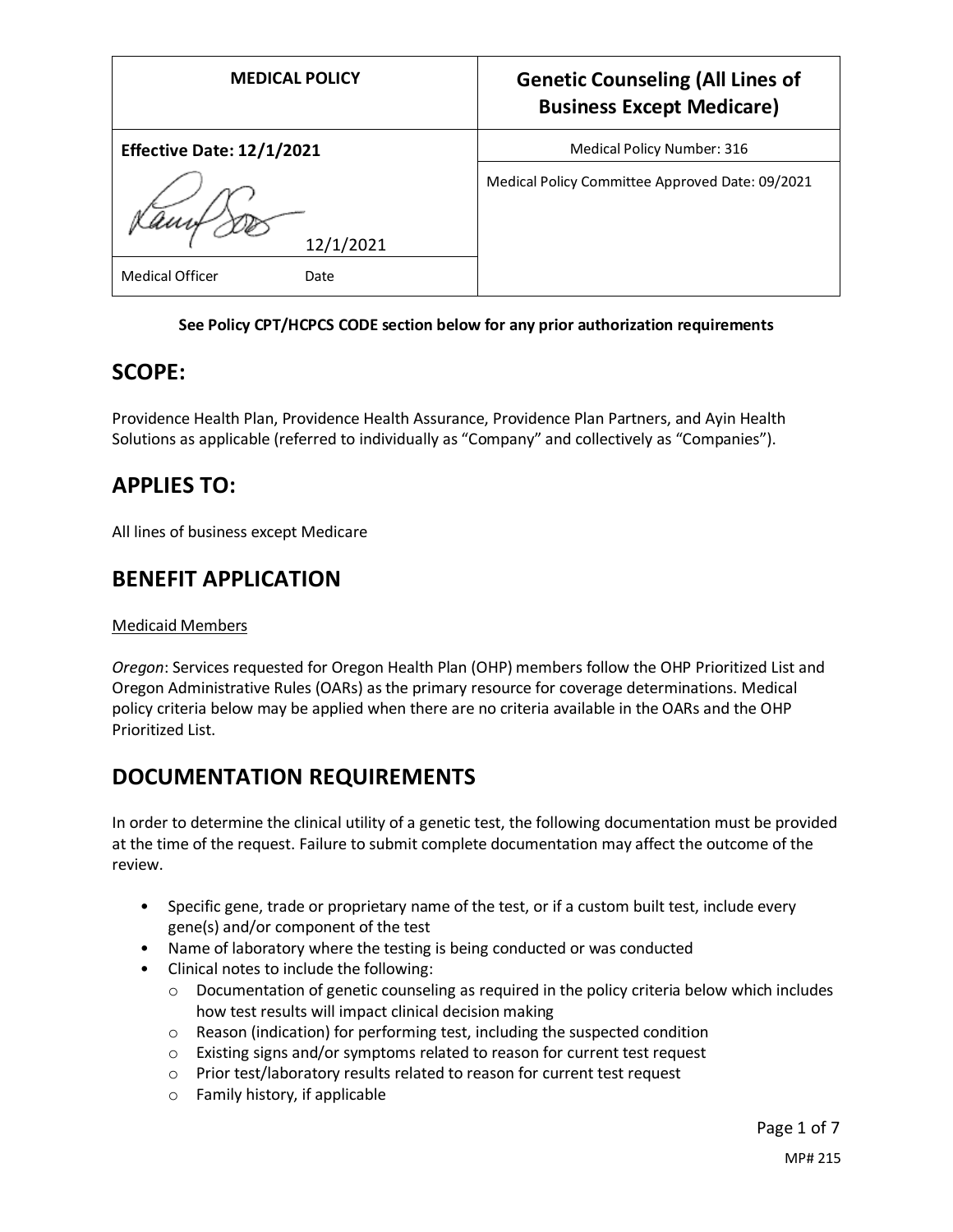- o How results from current test request will impact clinical decision making
- All relevant CPT/HCPCS codes billed

### **POLICY CRITERIA**

- I. The genetic counseling requirement may be considered **fulfilled and met** for any of the following (A. or B. or C.) criteria:
	- A. Genetic testing is requested for member with any of the following, for which genetic counseling is not required (i.e., no criteria for genetic counseling must be met):
		- a. To guide pharmacologic treatment (i.e., drug selection including but not limited to chemotherapy selection); or
		- b. Testing is performed on tumor tissue samples of any type; or
		- c. Hematological cancer.
	- B. Prenatal genetic testing for a fetus to assess risk of a genetic condition and there is clinical documentation of genetic counseling submitted with the request including all of the following  $(a. - d.):$ 
		- a. Counseling provider is either a prenatal care provider (e.g., board-certified OBGYN, Family Medicine physician, certified nurse midwife) with training and ongoing experience in genetics or a board-eligible or board-certified genetic counselor (see [Policy Guidelines](#page-2-0) section below for complete list of appropriate providers); and
		- b. Testing is for risk assessment due to ultrasound results, maternal age, family history, NIPT or other documented factor; and
		- c. If condition is hereditary, a full personal and family history has been conducted and is documented; and
		- d. Post-test counseling is required if inconclusive or positive results.
	- C. Genetic testing is requested for situations not described above in criteria A. or B. and there is clinical documentation of genetic counseling submitted with the request including all of the following  $(a. - f.)$ :
		- a. That genetic testing information and pre-test counseling has been provided; and
		- b. Provider is a board-eligible or board-certified genetic counselor or boardcertified physician with training and ongoing experience in genetics\* (se[e Policy](#page-2-0)  [Guidelines](#page-2-0) section below for complete list of appropriate providers); and
		- c. A full personal and family history has been conducted and is documented; and
		- d. Patient has undergone and signed informed consent for genetic testing;
		- e. Post-test counseling to review the test results and determine future evaluation, medical management and treatment plans has been discussed and will be scheduled, if applicable; and
		- f. Any one of the following are met:
			- i. Individual has cancer (excluding hematological cancer which does not require Genetic Counseling) and testing is being done to understand if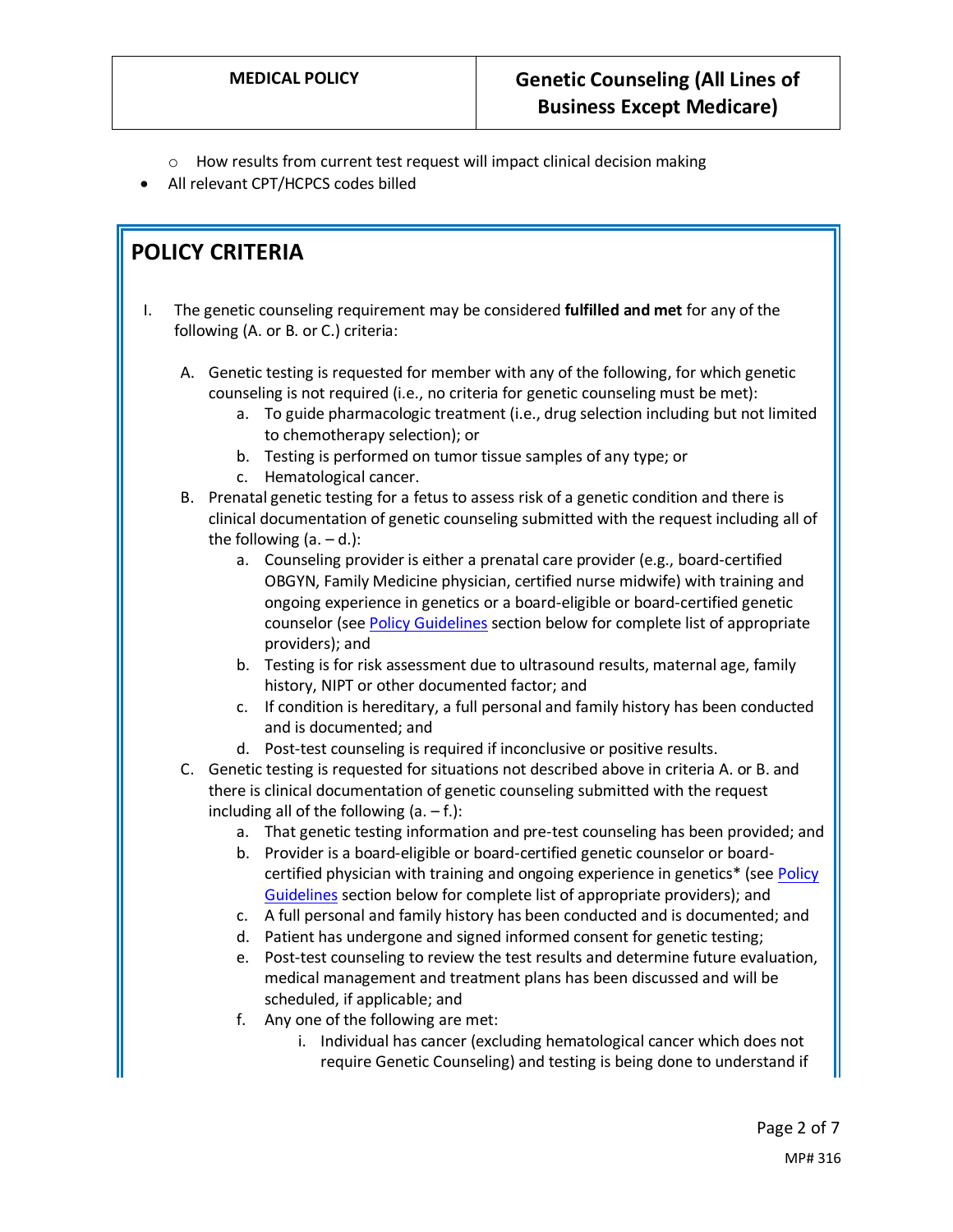the cancer is due to a hereditary condition and results will guide treatment management based on a confirmed variant; or

- ii. Patient is asymptomatic but has a family history of cancer and testing is being done to understand if the patient is **at risk** for developing cancer; or
- iii. Testing to determine a diagnosis of a hereditary condition (based on symptoms and family history) and results will guide treatment management based on a confirmed variant.
- II. The genetic counseling requirement is considered **not fulfilled and not met** if the above criteria are not met.

## **POLICY GUIDELINES**

#### <span id="page-2-0"></span>Genetic Counseling Requirements

Genetic studies and counseling are approved subject to benefits when there is a medical condition that requires genetic counseling and potential subsequent testing to diagnose or to aid in planning a treatment course. Identification of a genetic disorder should result in medical and/or surgical management that is corrective and/or therapeutic in nature. $1$ 

Prior to authorization of a genetic test, the member must have undergone pretest counseling by a certified genetic counselor or a provider trained in genetics.<sup>2</sup> A provider trained in genetics is defined as providing risk assessment on a regular basis and having received specialized ongoing training in genetics. Education limited to learning how to order a test is not considered adequate training for risk assessment and genetic counseling. The provider may be required to provide documentation of genetic training and ongoing continual medical education (CME). Examples of providers trained in genetic counseling or genetics are:

- Board-Eligible or Board-Certified Genetic Counselor (CGC)
- Advanced Genetics Nurse (AGN-BC), Genetic Clinical Nurse (GCN)
- Advanced Practice Nurse in Genetics (APNG)
- Board-Eligible or Board-Certified Clinical Geneticist
- Board-Certified physician with training and ongoing experience in genetics (e.g., obstetrician– gynecologist; surgical oncologist; medical oncologist; fellowship-trained surgeon, pediatrician, family medicine.)

The genetic counseling visit is expected to encompass the following:

- 1. Pretest counseling documenting:
	- Comprehensive family history/pedigree which includes first-, second- and third-degree relatives on both maternal and paternal side of the family; and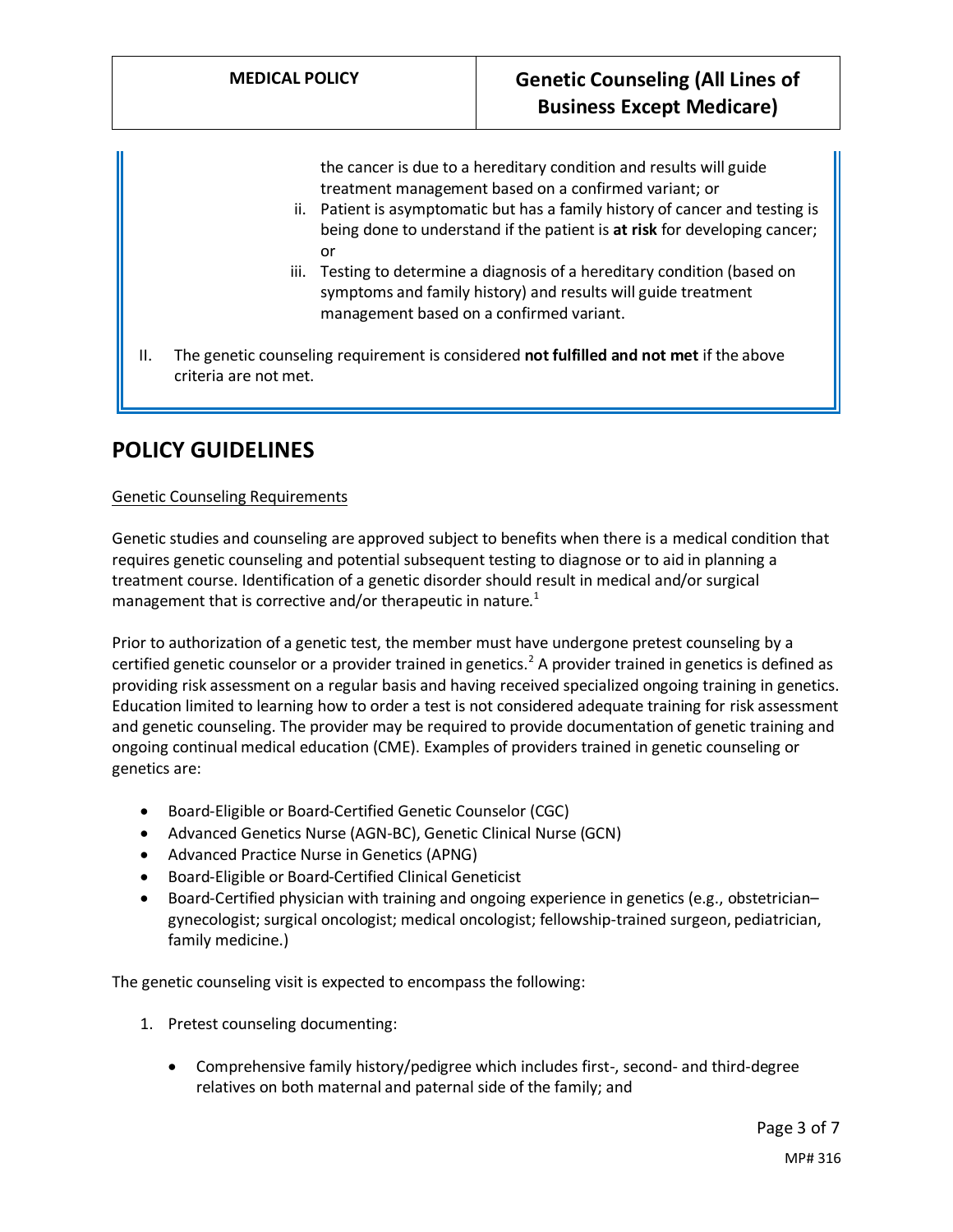- Evaluation of a patient's cancer risk; and
- A differential diagnosis and documentation of having educated the member on inheritance patterns, penetrance, variable expressivity and the possibility of genetic heterogeneity; and
- Documentation that the member has been prepared for possible outcomes of testing including positive, negative and uncertain findings; and
- When possible, family members with cancer associated with inherited breast and/or ovarian cancer should be tested first, prior to testing unaffected members.
	- o Documentation that testing an unaffected member has significant limitations on interpreting test results. Pre-test counseling note should document the reason why none of these members can be tested prior to testing an unaffected member; and
- Informed consent for genetic testing was obtained.

*Additional pretest counseling requirements for noninvasive prenatal screening only (based on recommendations by the American College of Obstetricians and Gynecologists [ACOG]): 3*

Patients should be counseled that:

- $\circ$  Cell-free DNA screening does not replace the precision obtained with diagnostic tests, such as chorionic villus sampling or amniocentesis and, therefore, is limited in its ability to identify all chromosome abnormalities.
- $\circ$  Cell-free DNA screening does not assess risk of fetal anomalies such as neural tube defects or ventral wall defects.
- $\circ$  Cell-free DNA screening test should not be considered in isolation from other clinical findings and test results.
- o Management decisions, including termination of the pregnancy, should not be based on the results of the cell-free DNA screening alone.
- o A negative cell-free DNA test result does not ensure an unaffected pregnancy
- 2. Posttest counseling will be scheduled and expected to provide the following: $4$ 
	- Results along with their significance and impact and recommended medical and/or surgical management options; and
	- Interpretation of results in context of personal and family history of cancer; and
	- Informing and recommending testing of at-risk family members; and
	- Providing available resources such as disease-specific support groups and research studies; and
	- Appropriate referral to medical specialties to assist with long term medical management and risk reduction strategies
	- If a mutation is found, post-test counseling will include not only the affected member but recommendations regarding inherited risk to relatives and options for risk assessment and management
	- If a mutation is found in a patient of reproductive age, post-test counseling will also include reproductive decision-making and/or risk assessment and management.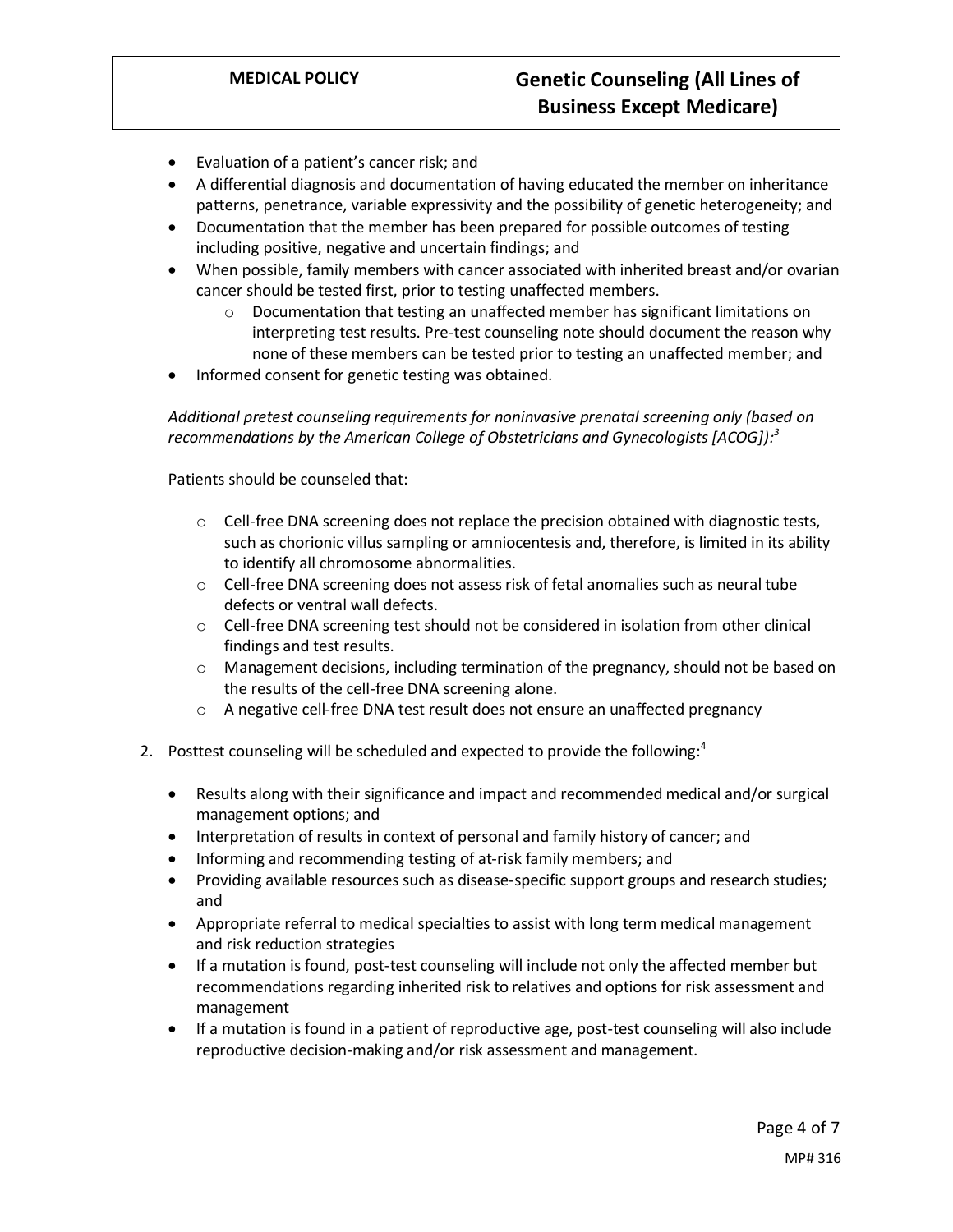*Additional posttest counseling requirements for noninvasive prenatal screening only (based on recommendations by ACOG): 5*

- $\circ$  Patients with a positive screening test for fetal aneuploidy should undergo genetic counseling and a comprehensive ultrasound evaluation with an opportunity for diagnostic testing to confirm results
- $\circ$  Patients with a negative screening test result should be made aware that this substantially decreases their risk of the targeted aneuploidy but does not ensure that the fetus is unaffected. The potential for a fetus to be affected by genetic disorders that are not evaluated by the screening or diagnostic test should also be reviewed. Even if patients have a negative screening test result, they may choose diagnostic testing later in pregnancy, particularly if additional findings become evident such as fetal anomalies identified on ultrasound examination.
- $\circ$  Patients whose cell-free DNA screening test results are not reported by the laboratory or are uninterpretable (a no-call test result) should be informed that test failure is associated with an increased risk of aneuploidy, receive further genetic counseling and be offered comprehensive ultrasound evaluation and diagnostic testing.
- $\circ$  If an enlarged nuchal translucency or an anomaly is identified on ultrasound examination, the patient should be offered genetic counseling and diagnostic testing for genetic conditions as well as a comprehensive ultrasound evaluation including detailed ultrasonography at 18–22 weeks of gestation to assess for structural abnormalities.

#### Clinical Utility

Clinical utility of any genetic test is established by evaluating the following components of the test:

- Eliminates the need for further clinical workup or invasive testing
- Leads to changes in clinical management of the condition that improve outcomes
- Leads to discontinuation of interventions that are unnecessary and/or ineffective
- Leads to initiation of effective medication(s) and/or changes in dosing of a medication that is likely to improve outcomes
- Leads to discontinuation of medications that are ineffective or harmful
- Provides prognostic information not revealed by standard laboratory and/or clinical testing that reclassifies patients into clinically relevant prognostic categories for which there are different treatment strategies

### **INSTRUCTIONS FOR USE**

Company Medical Policies serve as guidance for the administration of plan benefits. Medical policies do not constitute medical advice nor a guarantee of coverage. Company Medical Policies are reviewed annually and are based upon published, peer-reviewed scientific evidence and evidence-based clinical practice guidelines that are available as of the last policy update. The Companies reserve the right to determine the application of Medical Policies and make revisions to Medical Policies at any time. Providers will be given at least 60-days notice of policy changes that are restrictive in nature.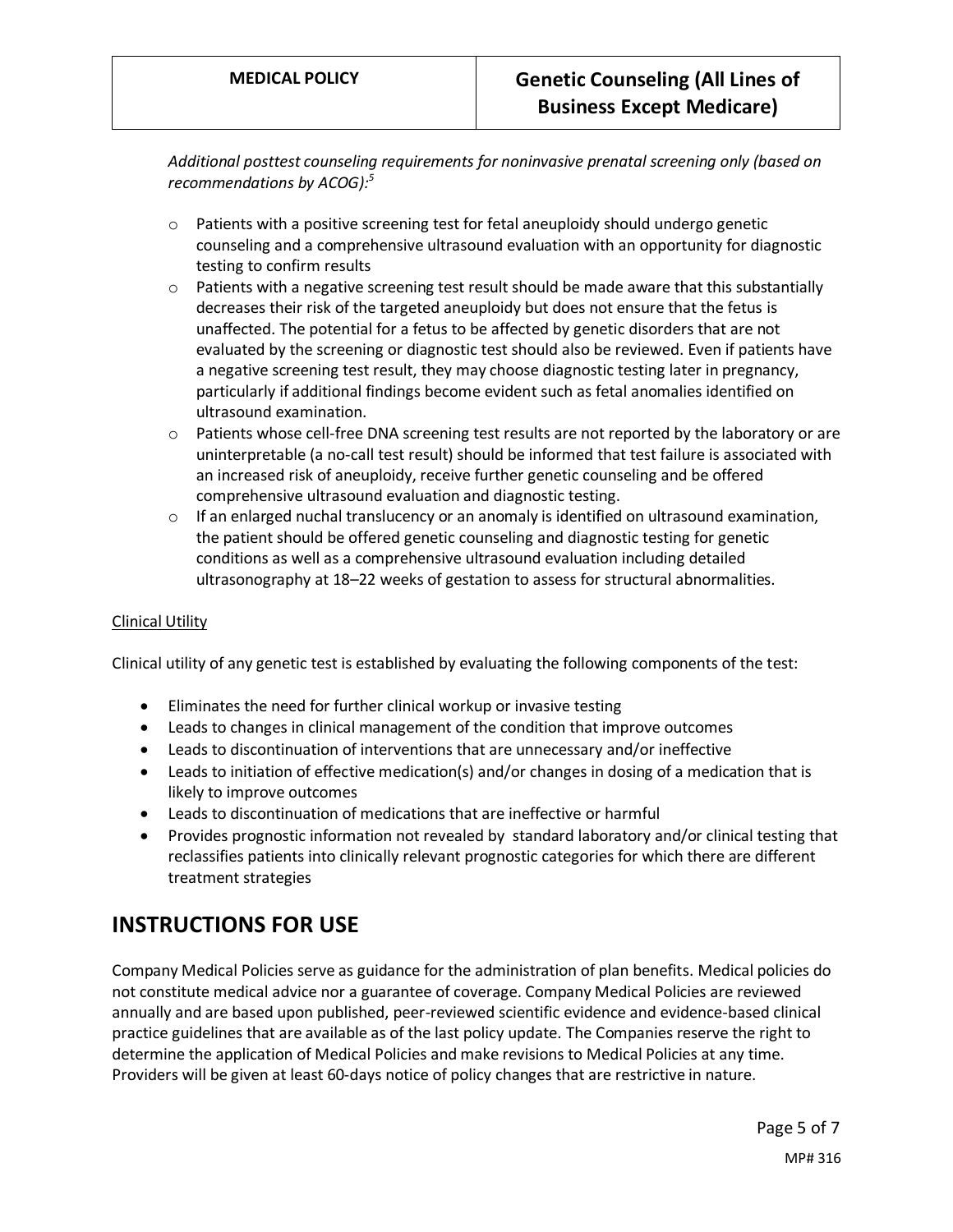The scope and availability of all plan benefits are determined in accordance with the applicable coverage agreement. Any conflict or variance between the terms of the coverage agreement and Company Medical Policy will be resolved in favor of the coverage agreement.

# **REGULATORY STATUS**

#### Mental Health Parity Statement

Coverage decisions are made on the basis of individualized determinations of medical necessity and the experimental or investigational character of the treatment in the individual case. In cases where medical necessity is not established by policy for specific treatment modalities, evidence not previously considered regarding the efficacy of the modality that is presented shall be given consideration to determine if the policy represents current standards of care.

# **MEDICAL POLICY CROSS REFERENCES**

- Genetic Testing: *JAK2, CALR,* and *MPL* (All Lines of Business Except Medicare)
- Genetic Testing: *JAK2, CALR,* and *MPL* (Medicare Only)
- Genetic Testing: CADASIL Disease (All Lines of Business Except Medicare)
- Genetic Testing: CADASIL Disease (Medicare Only)
- Genetic Testing: Hereditary Breast and Ovarian Cancer (All Lines of Business Except Medicare)
- Genetic Testing: Hereditary Breast and Ovarian Cancer (Medicare Only)
- Genetic Testing: Inherited Susceptibility to Colorectal Cancer (All Lines of Business Except Medicare)
- Genetic Testing: Inherited Susceptibility to Colorectal Cancer (Medicare Only)
- Genetic Testing: Inherited Thrombophilias (All Lines of Business except Medicare)
- Genetic Testing: Inherited Thrombophilias (Medicare Only)
- Genetic Testing: Non-Covered Genetic Panel Tests (All Lines of Business Except Medicare)
- Genetic Testing: Non-Covered Genetic Panel Tests (Medicare Only)
- Genetic Testing: Pharmacogenetic Testing (All Lines of Business Except Medicare)
- Genetic Testing: Pharmacogenetic Testing (All Lines of Business Except Medicare)
- Genetic Testing: Reproductive Planning and Prenatal Testing (All Lines of Business Except Medicare)
- Genetic Testing: Reproductive Planning and Prenatal Testing (Medicare Only)
- Genetic Testing: Whole Exome, Whole Genome and Proteogenomic Testing

### **REFERENCES**

- 1. Directors ABo. Clinical utility of genetic and genomic services: a position statement of the American College of Medical Genetics and Genomics. *Genet Med.* 2015;17(6):505-507. <https://www.ncbi.nlm.nih.gov/pubmed/25764213>
- 2. Directors ABo. Points to consider in the clinical application of genomic sequencing. *Genet Med.*  2012;14(8):759-761[. https://www.ncbi.nlm.nih.gov/pubmed/22863877](https://www.ncbi.nlm.nih.gov/pubmed/22863877)
- 3. Practice Bulletin No. 163 Summary: Screening for Fetal Aneuploidy. *Obstet Gynecol.*  2016;127(5):979-981[. https://www.ncbi.nlm.nih.gov/pubmed/27101120](https://www.ncbi.nlm.nih.gov/pubmed/27101120)